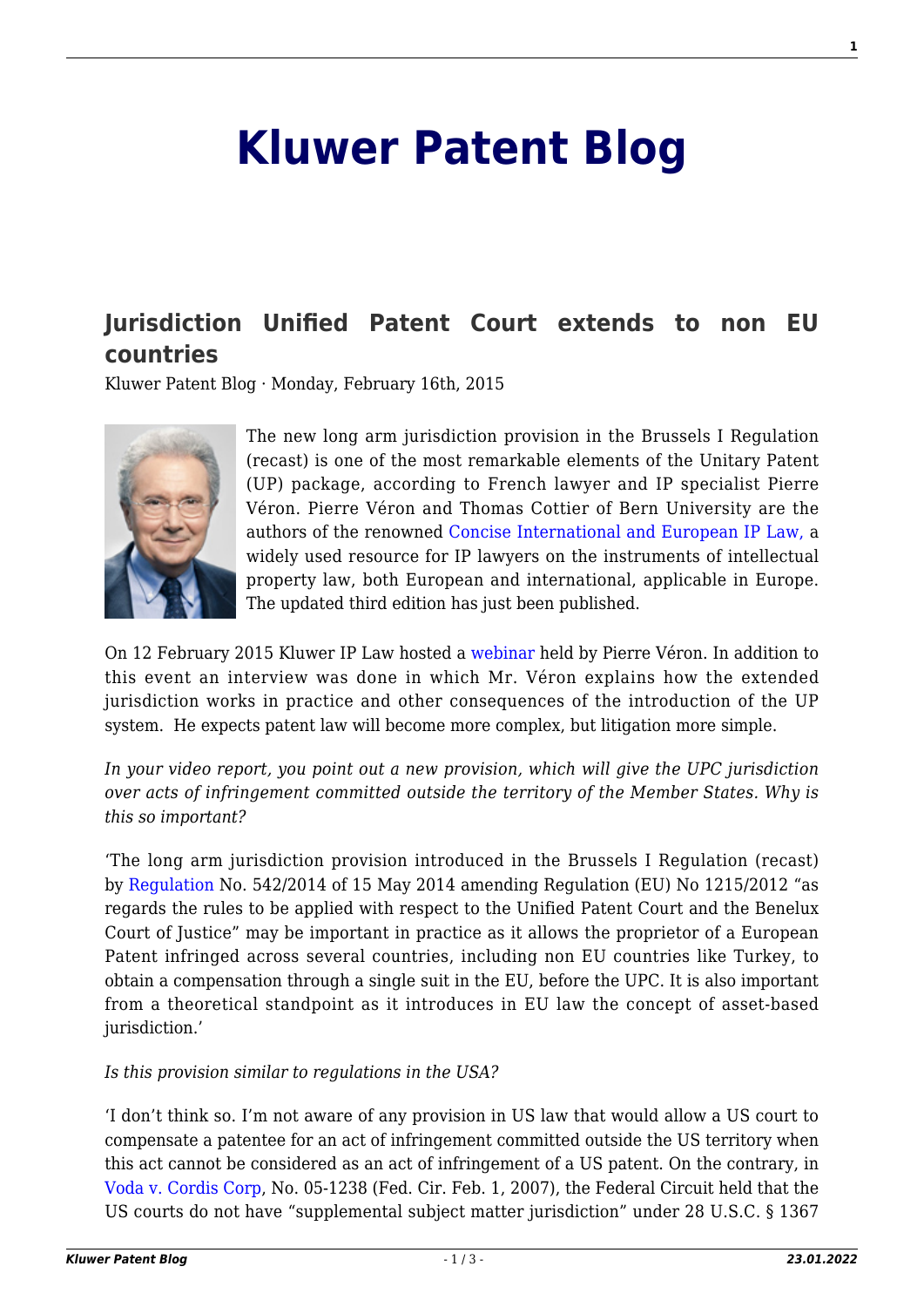over foreign patent infringement claims.'

*What will the UPC mean for international patent litigation?*

'Many observers note that the Unified Patent Court will be the most important change in the European landscape of patents since the creation of a European Patent in 1973. It will avoid a patent proprietor whose rights are being infringed in several European countries to bring several legal suits to obtain compensation.'

*Will the UPC simplify patent litigation or will things only get more complicated, with national patents, bundle patents and Unitary Patents existing alongside one another, and with a transitional period, in which companies can choose to opt out from the UPC?*

'Patent law will become more complex, with a further layer of unitary patents added to national patents and bundle patents. But patent litigation will be simpler.'

*What is the main downside of the UPC system, in your opinion?*

'A new court is always something frightening until the day you can be confident about the quality and experience of the judges. For the Unified Patent Court, I think that all the appropriate steps have been taken to make sure that the judges will meet the highest standards.'

*Are you looking forward to the new challenge of having to deal with the UPC system?*

'No challenge can be more exciting for a patent lawyer than having to deal with entirely new patent rules!'

For regular updates on the UPC, subscribe to the free [Kluwer IP Law Newsletter.](http://webforms.kluwerlawonline.com/genons/toepassingen/kli/arbitration_website/subscribe.asp?prodcode=KIPL)

## **Kluwer IP Law**

The **2021 Future Ready Lawyer survey** showed that 81% of the law firms expect to view technology as an important investment in their future ability to thrive. With Kluwer IP Law you can navigate the increasingly global practice of IP law with specialized, local and cross-border information and tools from every preferred location. Are you, as an IP professional, ready for the future?

[Learn how](https://www.wolterskluwer.com/en/solutions/kluweriplaw?utm_source=patentblog&utm_medium=articleCTA&utm_campaign=article-banner) **[Kluwer IP Law](https://www.wolterskluwer.com/en/solutions/kluweriplaw?utm_source=patentblog&utm_medium=articleCTA&utm_campaign=article-banner)** [can support you.](https://www.wolterskluwer.com/en/solutions/kluweriplaw?utm_source=patentblog&utm_medium=articleCTA&utm_campaign=article-banner)

*To make sure you do not miss out on regular updates from the Kluwer Patent Blog, please subscribe [here.](http://patentblog.kluweriplaw.com/newsletter)*